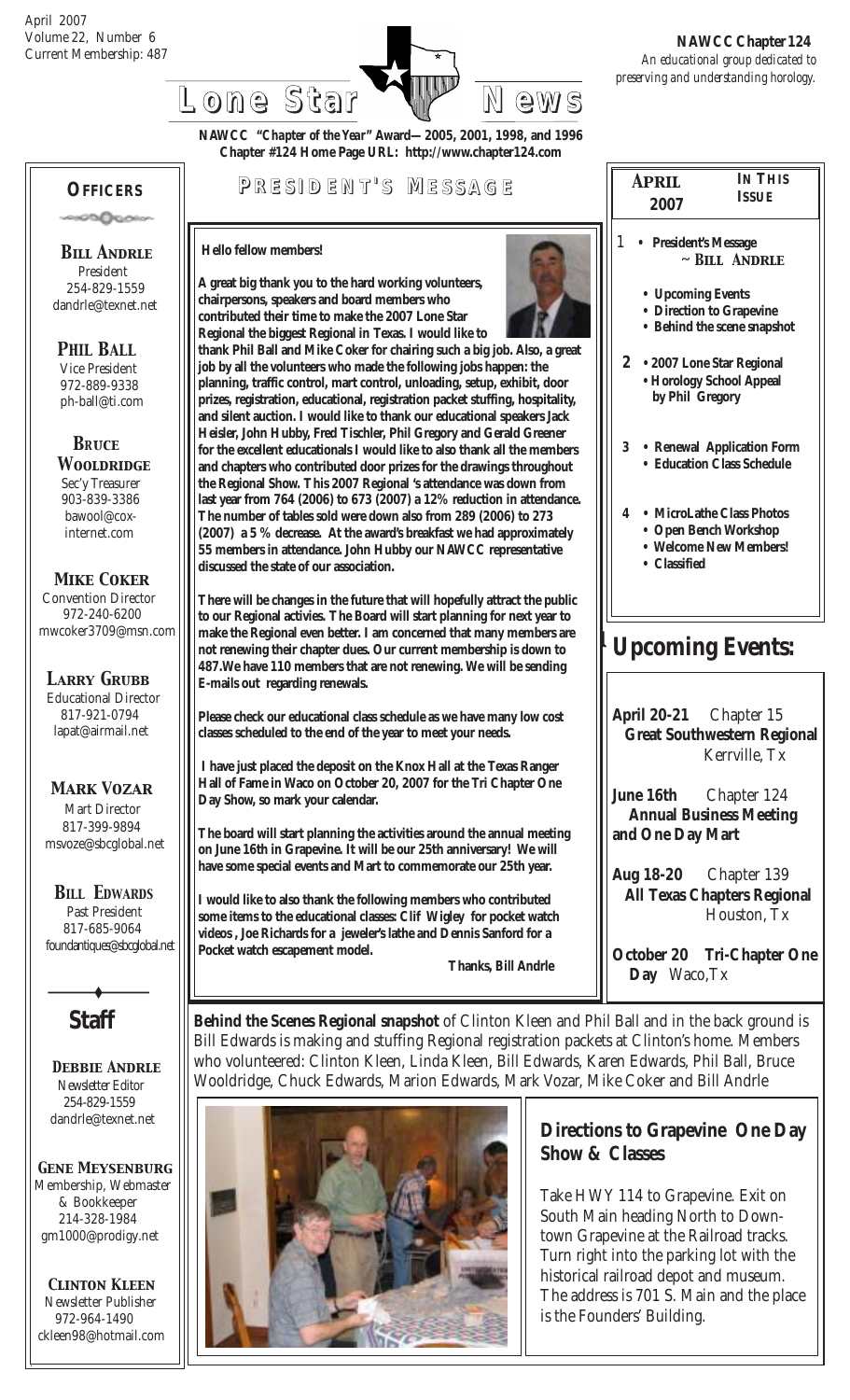# **2007 Lone Star Regional Was a Lot of Fun!**



The Regional continues to be a great event for NAWCC members. Attendance has been slowly decreasing every year, membership in Chapter 124 is down some due to its slow renewal.. Chapter 124 is still in good shape due to the work of the Board members, instructors and many other volunteers who "make it happen." Also, many new members are really getting involved, are taking classes and volunteering. Thanks to everyone who is making a difference in this great organization that has so much to offer.

President Bill Andrle wants to personally thank the many volunteers at the Regional who kept everything running smoothly. First and foremost, Convention Director and Educational Exhibit Mike Coker and Co-Chair and Phil Ball, Pre-Registration, did an excellent job organizing and planning. Other volunteers included President Bill Andrle, Secretary/Treasurer Bruce Wooldridge, Education Director Larry Grubb - Educational Exhibit and Education Table, Mart Director Mark Vozar - Educational Exhibit, Past President Bill Edwards, Newsletter Publlisher Clinton Kleen - Registrar, Accountant and Membership Chair Gene Meysenburg, Claude Leis - Table Coordinator, Pam Tischler - Hospitality Committee Chairperson and Greeter, Karen Mowery - Hospitality, Greeter and Pre-Registration, Joe Perrin - Hospitality and Greeter, Fred Tischler - Greeter, Rosie Meysenburg - Hospitality, Patsy Norvell - Hospitality, Joe Veneziano - Hospitality and Silent Auction, Evelyn Slough - Reserve Cashier and Hospitality, Marion Edwards - Cashier, Byron White - Membership Check, Barbara Leis - Pre-Registration, LaNell Stover - Pre-Registation, Chuck Edwards - Parking Lot Traffic Coordinator, Garland and Jean Peters - Unloading Committee Co-Chairs with Russ Aikins, Rick Basinger, Mike Coker, Kerry Despaux, Chuck Edwards, Ray Gearhard, Tal Haley, Claude Leis, Jan and Harry Mitchell, Gary Mowery, Hugh Slough, Mike McGuire, Mark Vozar, Bruce Wooldridge, Charlie Watson, Ray Wiederhold, and Tom Wykes. Last, but by no means least, long-time announcer Annertte White and Door Prize Chairman Gary Rowland. Hope no one is left out. There were so many to keep up with. Mainly - Thanks Everybody for making this a fun time for everybody!

## **Phil Gregory, NAWCC National Vice Chairman, Needs Your Support for the NAWCC Horology School in Columbia, PA**

"After years of mismanagement and decline in finances, the national board has invested \$40,000 in 2006 and is looking for an additional \$60,000 in 2007. They have hired a new director, watch instructor and clock instructor.

. The School of Horology has taken on a whole new look, there is a new excitement among those that work there as well as the students. The school has been cleaned, painted and is being refitted. The clock program is now in the new location in the former watch and break room. They are now showcasing the clock program. Being the oldest program and the only one in the country that is accredited it has taken its proper place at the school..

There is renewed interest in the programs, they are experiencing full enrollment for the first time in a long while, and our latest clock course has 12 students. The watch program will be moving into the new lab on the second floor of the school with a full compliment of students (eight). They are raising the level of professionalism of our students by them wearing lab coats that identify them as students of the NAWCC School of Horology. The School has created nineteen new weekend workshops that cover everything from basic clock and watch repair to how to sell on Ebay, they are beginning to get inquiries about the programs and expect a good response.

They will be starting the (diploma) night programs for both clock and watch early next year. They are looking at setting up a series of 3 and 5 day workshops geared to the jewelry industry. Efforts are underway to arrange partnerships with jewelry companies to provide training for their Horological staff; They have arranged for Steven Conover to teach a six week class one night a week starting in May and more programs will be coming.

There is a new sprit at the school, this is only the beginning, when the updated web site is completed and new photos placed others interested will feel the excitement as well. It is safe to say that it's not the old School of Horology anymore. In the coming months/ years they are creating the finest independent watch/clock training facility in the country and a school the NAWCC and its members can be proud of.

The 2006 investment is already paying off. In 2006 the NAWCC had lost \$72,000 at the school. As a result of the investment they are predicting a loss of only \$7,000 in 2007 and with the next investment a net gain of \$84,000 in 2008.

To help raise the next investment a donor has offered chapter 124 a challenge grant of \$5,000. Your board is asking you to contribute toward this grant. The board will add to your contribution to get the most we can for the school. A financially sound school will become an asset rather than a liability. Send your checks to Mark Vozar (address)

Thank you for hour help." Phil Gregory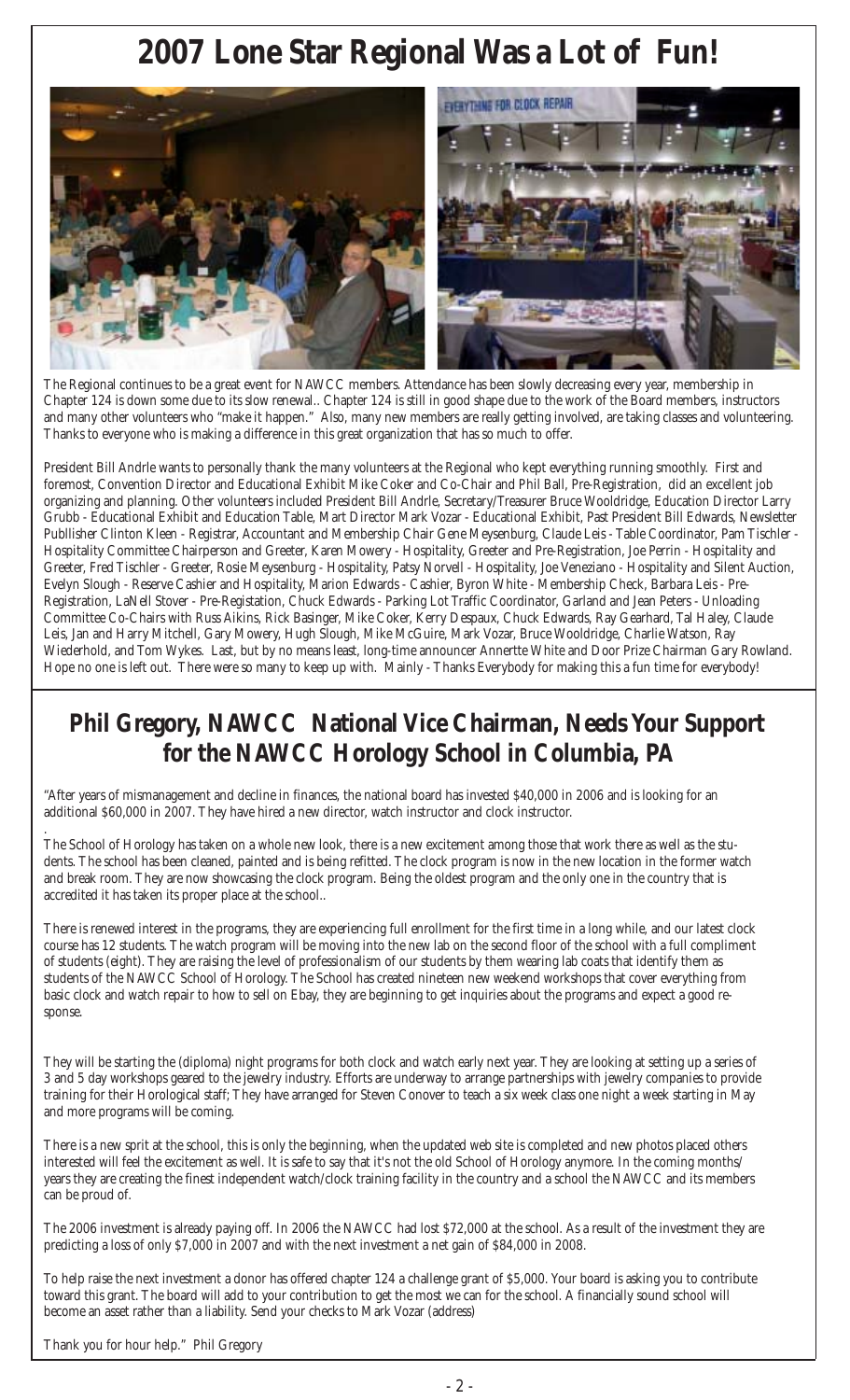| APPLICATION/RENEWAL for LONE STAR CHAPTER 124, NAWCC<br>An educational group dedicated to preserving and understanding horology.                               |             |                                                                                                                                                                                                                                               |                                                                              |  |  |  |
|----------------------------------------------------------------------------------------------------------------------------------------------------------------|-------------|-----------------------------------------------------------------------------------------------------------------------------------------------------------------------------------------------------------------------------------------------|------------------------------------------------------------------------------|--|--|--|
| Complete & send with applicable check made payable to <i>LONE STAR CHAPTER</i> #124<br>to GENE MEYSENBURG GM1000@PRODIGY.NET, 11028 Creekmere, Dallas TX 75218 |             | New #124 Member<br>Renew my membership<br>$\mathcal{L}$<br>Check appropriate box:                                                                                                                                                             | Dues are \$10 per year.<br>yrs $\omega$ \$10 =<br>Join/renew for 1 - 5 years |  |  |  |
| <b>Please PRINT:</b>                                                                                                                                           |             | To join Chapter #124, you must be an NAWCC member, or have applied for NAWCC<br>membership. Have you applied for National membership, but haven't gotten a member-<br>ship number? Check here __, [Date of your application/check to National |                                                                              |  |  |  |
| Mr__ Mrs__ Miss__ Ms__ (Please check appropriate blank.)                                                                                                       |             |                                                                                                                                                                                                                                               |                                                                              |  |  |  |
|                                                                                                                                                                | $NAME \_\_$ |                                                                                                                                                                                                                                               |                                                                              |  |  |  |
|                                                                                                                                                                |             |                                                                                                                                                                                                                                               |                                                                              |  |  |  |
|                                                                                                                                                                |             |                                                                                                                                                                                                                                               |                                                                              |  |  |  |
| E-Mail:                                                                                                                                                        |             |                                                                                                                                                                                                                                               |                                                                              |  |  |  |
|                                                                                                                                                                |             |                                                                                                                                                                                                                                               |                                                                              |  |  |  |
| NAME NAME<br>Who recommended you?                                                                                                                              |             | $NAWCC \#$                                                                                                                                                                                                                                    | 04/07                                                                        |  |  |  |

# *Upcoming Education Classes Upcoming Education Classes*

**Location for Classes : Founder's Building, 701 S. Main, Grapevine, TX. Check Chapter 124 Website @ www. chapter124.com for Any Changes or Updates**

| <b>CLASS</b>                                                   | <b>DATE</b>                                           | <b>COST</b> | <b>INSTRUCTOR</b>                                          |
|----------------------------------------------------------------|-------------------------------------------------------|-------------|------------------------------------------------------------|
| <b>Chime Clock</b><br><b>Repair 300</b>                        | April 28& 29, 2007<br>May 5 & 6, 2007<br>9 AM to 5 PM | \$100.00    | <b>Phil Ball</b><br>972-889-9338                           |
| <b>Open Bench Workshop</b>                                     | May 5, 2007<br>9 AM to 5 PM                           | Free !!!    | <b>Mark Vozar</b><br>817-399-9894                          |
| <b>NAWCC Field Suitcase F-200</b><br><b>Metal Skills Class</b> | May 26-29, 2007<br>9 AM to 5 PM                       | \$275.00    | Fred Tischler/<br>Registrar Mark Vozar<br>827-399-9894     |
| <b>Kitchen Clock</b><br>Repair 100                             | June 23, 24& 30, 2007<br>July 1, 2007                 | \$100.00    | <b>Mark Vozar</b><br>817-399-9894                          |
| <b>Reverse Glass Transfer Painting</b>                         | July 21& 22, 2007                                     | \$50.00     | <b>Phil Gregory</b><br>972-717-4021                        |
| <b>Weight Driven Clock Repair</b>                              | July 28 & 29, 2007<br>August 4 & 5, 2007              | \$100.00    | <b>Phil Ball</b><br>972-889-9338                           |
| <b>Open Bench Workshop</b>                                     | August 4, 2007                                        | Free !!!    | <b>Mark Vozar</b><br>817-399-9894                          |
| <b>Western Union Self Winder</b><br><b>Repair</b>              | August 11 & 12, 2007                                  | \$60.00     | Marybess Grisham<br>Registrar: Larry Grubb<br>817-921-0794 |
| <b>400 Day Clock Repair</b>                                    | August 31, 2007<br>September 1 & 2, 2007              | \$75.00     | John Hubby<br><b>Registrar Larry Grubb</b><br>817-921-0794 |
| <b>Cuckoo Clock Repair</b>                                     | September 8, 2007                                     | \$25.00     | <b>Gerald Greener</b><br>817-293-7128                      |
| <b>Dial Painting</b>                                           | Sept. 22 & 23, 2007<br>Sept. 29 & 30, 2007            | \$100.00    | <b>Phil Gregory</b><br>972-717-4021                        |
| <b>NAWCC F201 Field Suitcase</b><br><b>Lathe Skills</b>        | October 27-30, 2007                                   | \$275.00    | Tischler/Dempsey<br>Registrar: Mark Vozar<br>817-399-9894  |